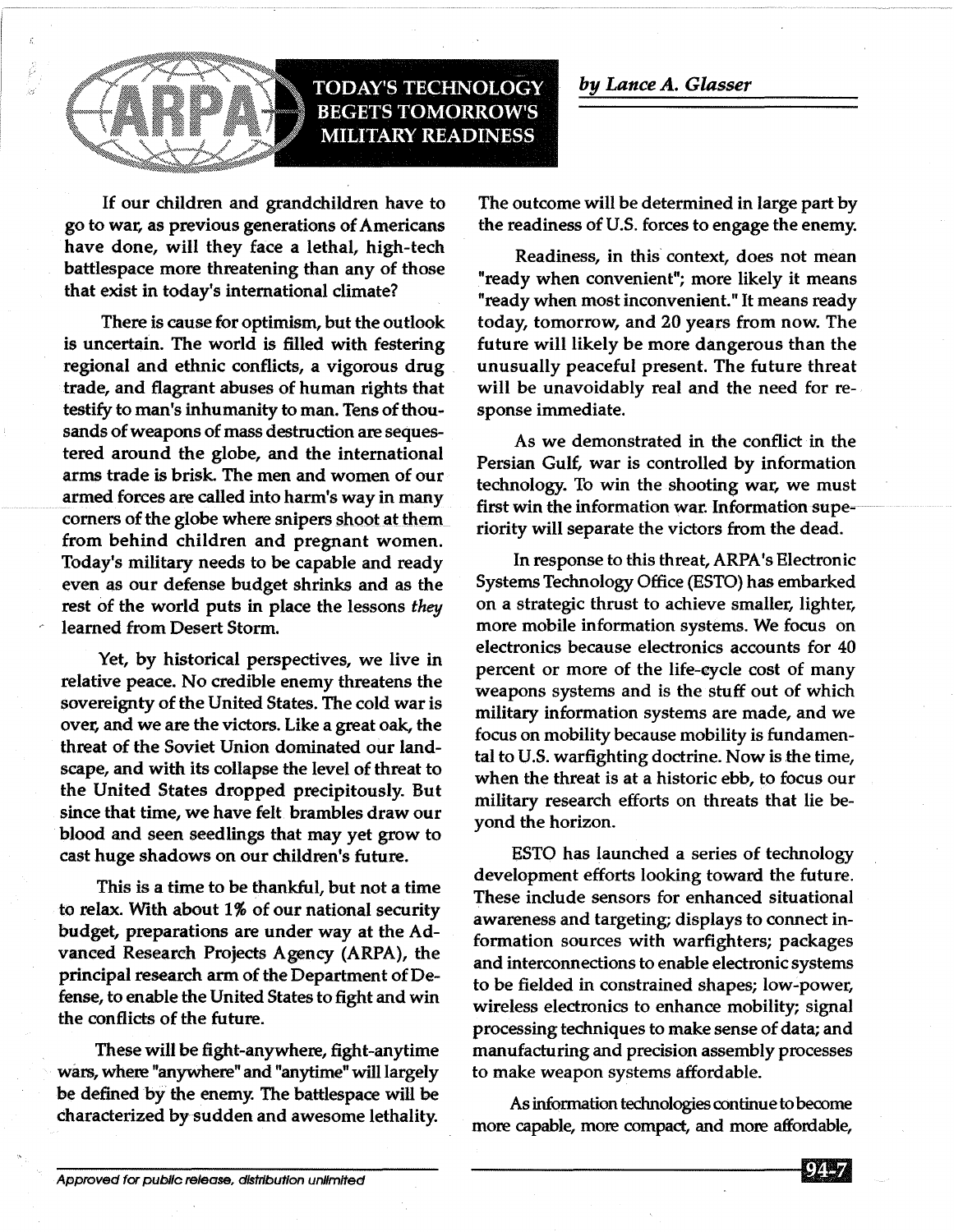## ", .. . . ) TODAY'S TECHNOLOGY BEGETS TOMORROW'S MILITARY READINESS **2**

they will increasingly pervade forward-deployed and mobile military systems. These trends favor juxtaposing machine intelligence with interface systems that sense, source, display, and actuate. Information technology can only make a difference when it is coupled to the physical world and to people. ESTO is accelerating this process.

"~'~')~~:~:;-~:~~~~~~,

ESTO works on what is often referred to as "technology base development." This means that we develop the components and processes that are later composed into capable military systems in the "systems development" process. Technology base development plays a synergistic role in systems development. Today's military systems are not only more capable but also more complex and expensive. While some may debate the inevitability and wisdom of pursuing this course, the trend toward even greater complexity is seemingly inexorable. This trend, in tum, has had a tremendous impact on the practice and culture of systems design.

Developing a sophisticated, integrated product and process requires discipline and rigor. Many senior executives in the defense industry remember component technology development (what ESTO does) as being part of systems development. Those days are gone forever. Unless schedules and budgets are rigidly adhered to, the systems program will be canceled by corporate management or Federal senior acquisition executives. The immature technology approach and bootleg technology development projects of the past that once embellished systems efforts have been replaced by continuous process improvement, integrated product and process development, and total quality management. Although the systems engineering process works, it does not develop new component or module technologies. The risk equation and today's tight budgets do not allow it. The system risks to be managed involve complexity, interface compatibility, systems integration, global tradeoffs, and meeting the customer's needs. ESTO does what systems programs do not-develop the component technology base that will be required by the next generation of military systems designers.

ESTO has launched a coordinated approach. Some representative programs are given below, together with examples of their potential contribution to the readiness and capability of U.S. forces.

*MIMIC, MAFET, and HDMP programs on microwave and millimeter-wave integrated circuits and modules: critical front-end components for radars, smart weapons, communications, and electronic warfare. A recent MIMIC upgrade to the guidance system of the Patriot Advanced Tactical Missile enabled the system to detect targets at twice the previous range.* 

*High-Definition Display Systems, including display technologies and head-mounted systems: the core research and development component of the National Flat Panel Display Initiative, which ranges from data and computation to human understanding in time-constrained situations. High definition flat panel displays used for aircraft cockpits have demonstrated a mean time between failure 25 times greater than conventional CRT displays.* 

*Application-Specific Electronic Modules (ASEM), physical packaging, and multichip integration: information technology for the rapid and affordable development and manufacturing of electronic modules and subsystems; technology for electronic packaging, including multichip and 3-D modules; mixed-signal modules; and module manufacturing. Multichip modules, such as the one planned for integration into the OH-58D Mast Mounted Site, operate at speeds in excess of 100 MHz and offer a tenfold reduction in size and 100x increase in reliability over conventional electronic packaging techniques.* 

*Rapid Prototyping of Application-Specific Signal Processors (RASSP): demonstration of the capability to rapidly specify, produce, and field affordable signal processors for use in DoD systems. RASSP allows product developers to "stay on the technology curve" by making incremental modelyear upgrades in radars and other electronic systems. The payoff is near-continuous improvement in force readiness and capability.* 

*Low Power Electronics: technology for lowenergy signal processing. Advances in low power technologies will enable the development of portable electronic devices that will allow individual* 

Plt4